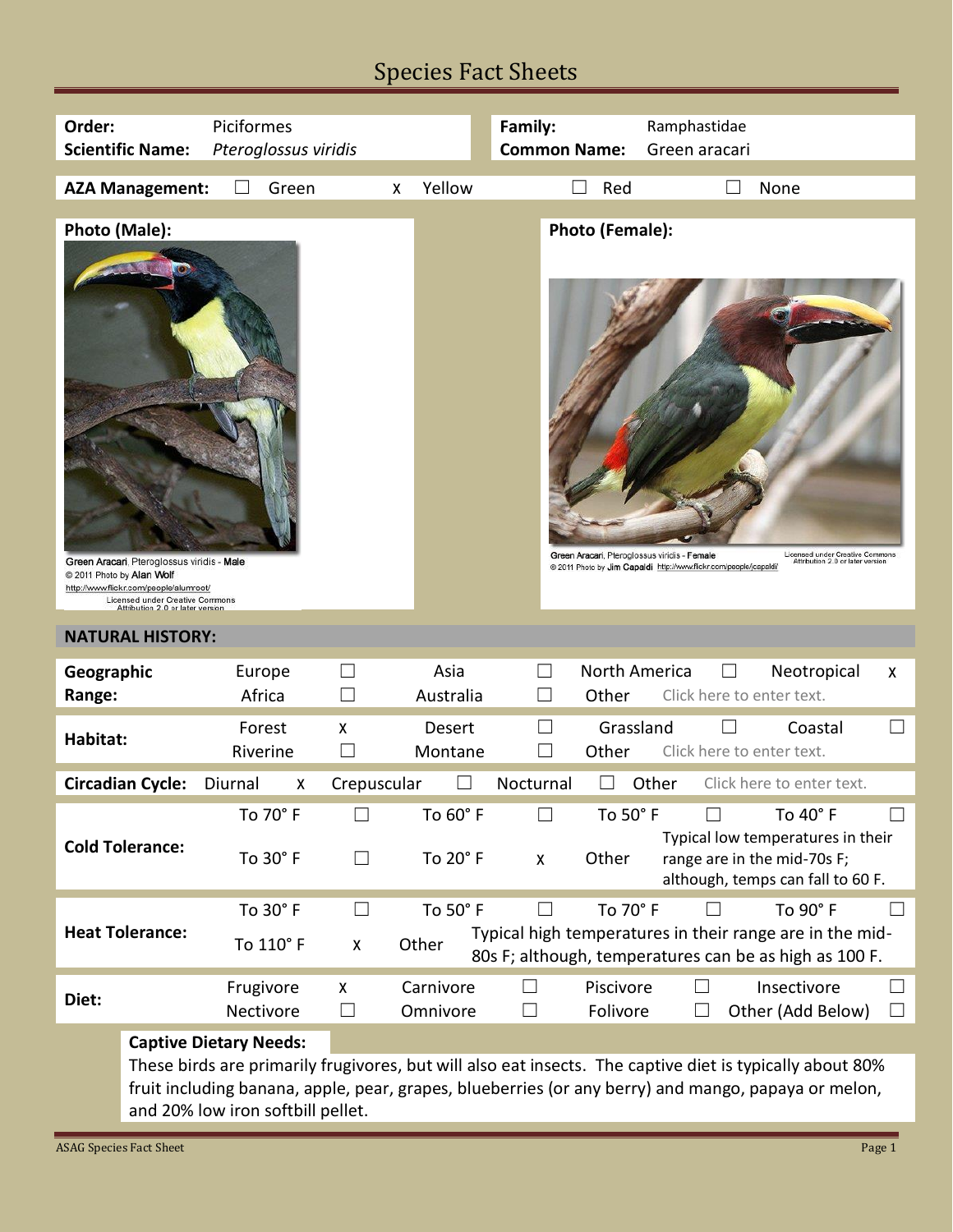## Species Fact Sheets

| Life Expectancy in the Wild:                                                                             | Males:                                                                                                                                                                               | Unknown                                                  |                                                                       | Females: | Unknown                                                                                                                                                                                                                                           |  |  |
|----------------------------------------------------------------------------------------------------------|--------------------------------------------------------------------------------------------------------------------------------------------------------------------------------------|----------------------------------------------------------|-----------------------------------------------------------------------|----------|---------------------------------------------------------------------------------------------------------------------------------------------------------------------------------------------------------------------------------------------------|--|--|
| Life Expectancy in Captivity:                                                                            | Males:                                                                                                                                                                               | <b>Median Life</b><br><b>Expectancy from</b>             | hatch: 3.8 years; from<br>fledging 5.9 years.<br>Longevity: 18 years. | Females: | Median Life Expectancy<br>from hatch: 4.5 years;<br>from fledging: 6.2 years.<br>Longevity: 14 years.                                                                                                                                             |  |  |
| <b>BREEDING INFORMATION:</b>                                                                             |                                                                                                                                                                                      |                                                          |                                                                       |          |                                                                                                                                                                                                                                                   |  |  |
| <b>Age at Sexual Maturity:</b>                                                                           | Males:                                                                                                                                                                               | About One Year                                           |                                                                       | Females: | About One Year                                                                                                                                                                                                                                    |  |  |
| <b>Courtship Displays:</b>                                                                               | Male courtship feeds female. Some calling and tail bobbing.                                                                                                                          |                                                          |                                                                       |          |                                                                                                                                                                                                                                                   |  |  |
| <b>Nest Site Description:</b>                                                                            | Cavity nest - Hollow palm logs work well.                                                                                                                                            |                                                          |                                                                       |          |                                                                                                                                                                                                                                                   |  |  |
| <b>Clutch Size, Egg Description:</b>                                                                     |                                                                                                                                                                                      | Median clutch size: 2, range 1 to 4. Eggs white, oblong. |                                                                       |          |                                                                                                                                                                                                                                                   |  |  |
| <b>Incubation Period:</b><br>16 to 19 days                                                               |                                                                                                                                                                                      |                                                          | <b>Fledgling Period:</b>                                              |          | 5 to 6 weeks.                                                                                                                                                                                                                                     |  |  |
|                                                                                                          |                                                                                                                                                                                      |                                                          |                                                                       |          |                                                                                                                                                                                                                                                   |  |  |
| <b>Parental Care:</b><br>Parents typically continue to feed chicks for a number of weeks after fledging. |                                                                                                                                                                                      |                                                          |                                                                       |          |                                                                                                                                                                                                                                                   |  |  |
| <b>Chick Development:</b>                                                                                | Click here to enter text.                                                                                                                                                            |                                                          |                                                                       |          |                                                                                                                                                                                                                                                   |  |  |
| <b>CAPTIVE HABITAT INFORMATION:</b>                                                                      |                                                                                                                                                                                      |                                                          |                                                                       |          |                                                                                                                                                                                                                                                   |  |  |
| Social Structure in the Wild:<br>Usually in small, likely family, groups.                                |                                                                                                                                                                                      |                                                          |                                                                       |          |                                                                                                                                                                                                                                                   |  |  |
| <b>Social Structure in Captivity:</b>                                                                    | Breeding: 1:1 plus chicks under a year of age; although, subsequent clutches<br>have been raised without removing older chicks. At least 0.0.2 of same sex<br>for nonbreeding group. |                                                          |                                                                       |          |                                                                                                                                                                                                                                                   |  |  |
|                                                                                                          |                                                                                                                                                                                      |                                                          |                                                                       |          |                                                                                                                                                                                                                                                   |  |  |
| <b>Minimum Group Size:</b>                                                                               | A group of at least 0.0.2<br>is recommended.                                                                                                                                         |                                                          | <b>Maximum Group Size:</b>                                            |          | Unknown, and would<br>depend on the mix of<br>ages and sexes.                                                                                                                                                                                     |  |  |
| Compatible in<br>Yes<br><b>Mixed Species Exhibits:</b>                                                   |                                                                                                                                                                                      | <b>Comments:</b>                                         | Ramphastids.                                                          |          | These birds have been mixed with many other bird<br>and mammal species including: golden lion<br>tamarins, agouti, sloth, scarlet ibis, Peruvian<br>thickknee black necked stilts, elegant crested<br>tinamou. Would not advise mixing with other |  |  |
| <b>Optimal Habitat Size:</b><br>Unknown                                                                  |                                                                                                                                                                                      |                                                          |                                                                       |          |                                                                                                                                                                                                                                                   |  |  |
| <b>Management Challenges:</b><br>None                                                                    |                                                                                                                                                                                      |                                                          |                                                                       |          |                                                                                                                                                                                                                                                   |  |  |
|                                                                                                          |                                                                                                                                                                                      |                                                          |                                                                       |          |                                                                                                                                                                                                                                                   |  |  |